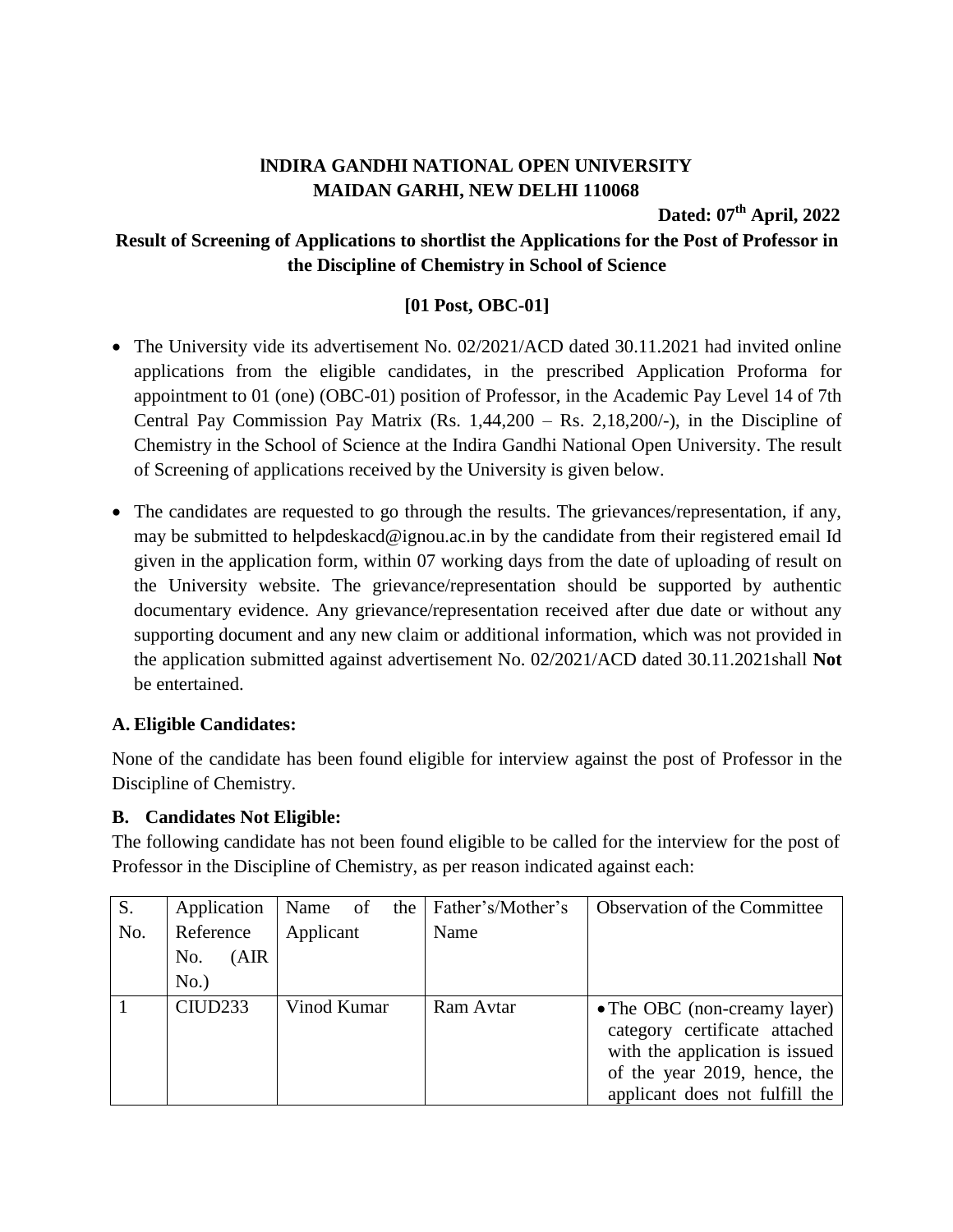|                |                     |                    |             | condition mentioned under<br>sub-clause 8 of Clause VI:<br>Other Conditions indicated in<br>'Minimum Qualifications and<br>Eligibility Conditions for the<br>Post of Associate Professor in<br>Various Schools of Studies in<br>the University' regarding<br>OBC certificate.                                                                                                                                                                                                                                                                                                                                                                                                                                                                                                                                                                                                                                                                                                                                                                                                           |
|----------------|---------------------|--------------------|-------------|-----------------------------------------------------------------------------------------------------------------------------------------------------------------------------------------------------------------------------------------------------------------------------------------------------------------------------------------------------------------------------------------------------------------------------------------------------------------------------------------------------------------------------------------------------------------------------------------------------------------------------------------------------------------------------------------------------------------------------------------------------------------------------------------------------------------------------------------------------------------------------------------------------------------------------------------------------------------------------------------------------------------------------------------------------------------------------------------|
| $\overline{2}$ | CIUD715             | Sudesh Kumar       | Dalip Singh | • The OBC (non-creamy layer)<br>category certificate attached<br>with the application is issued<br>of the year 2020, hence, the<br>applicant does not fulfill the<br>mentioned under<br>condition<br>sub-clause 8 of Clause VI:<br>Other Conditions indicated in<br>'Minimum Qualifications and<br>Eligibility Conditions for the<br>Post of Associate Professor in<br>Various Schools of Studies in<br>the University'<br>regarding<br>OBC certificate.<br>$\bullet$ Since<br>the<br>experience<br>certificate does not mention<br>the pay scale drawn by the<br>applicant,<br>it<br>be<br>cannot<br>ascertained that the candidate<br>has been drawing pay scale<br>equivalent<br>Assistant<br>to<br>Professor in the University,<br>does<br>fulfill<br>hence,<br>not<br>minimum eligibility criteria<br>of ten (10) years of teaching<br>experience<br>in.<br>University/College<br>as<br><b>Assistant Professor/Associate</b><br>Professor/Professor, and / or<br>research<br>experience<br>at<br>equivalent<br>the<br>level<br>at<br>University/National<br>level<br>Institutions. |
| 3              | CIUD <sub>372</sub> | Laxminarayana<br>E | Rajashekar  | There is no evidence available<br>of having successfully guided                                                                                                                                                                                                                                                                                                                                                                                                                                                                                                                                                                                                                                                                                                                                                                                                                                                                                                                                                                                                                         |